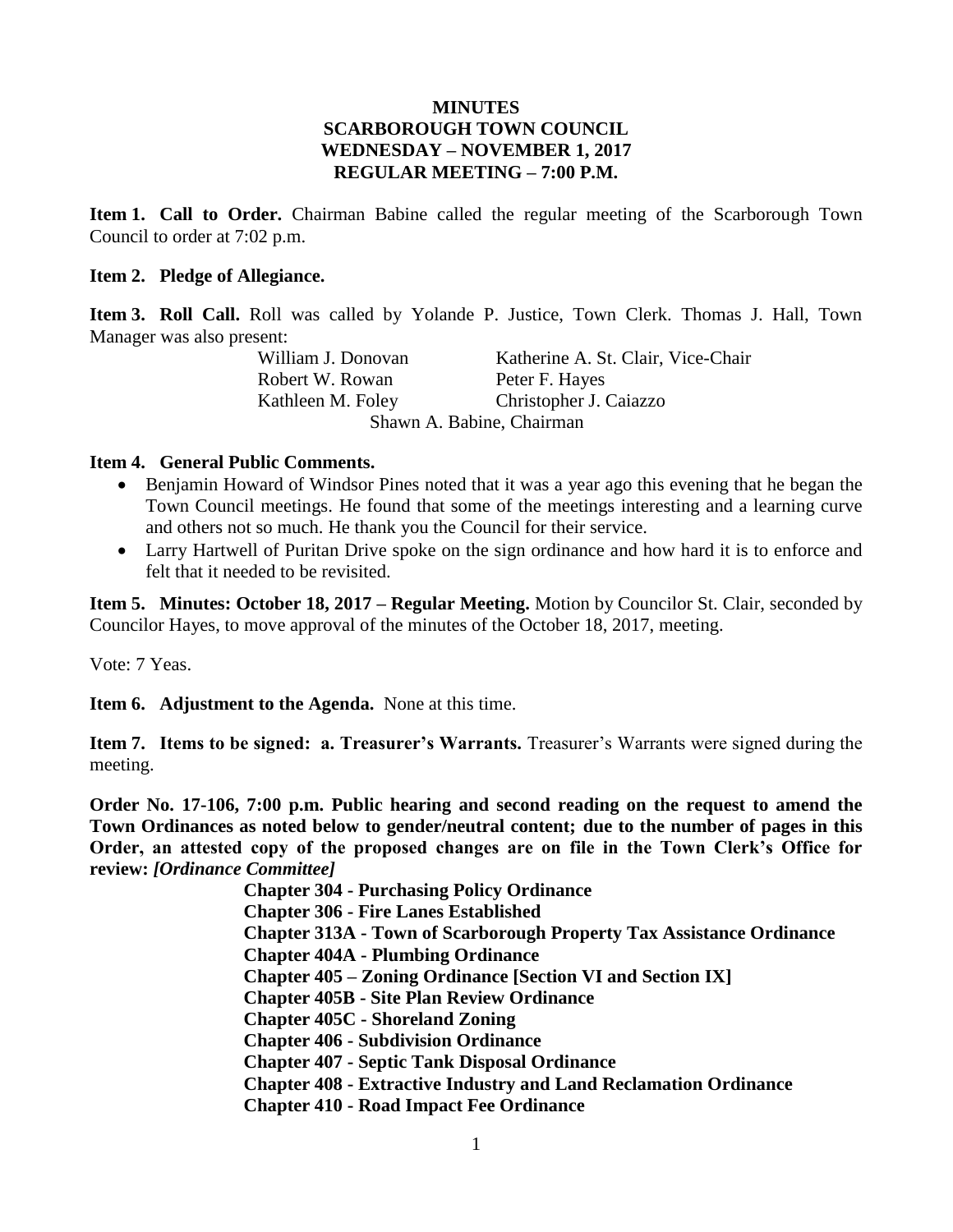**Chapter 413 - Growth Ordinance Chapter 500 - Trailer and Trailer Camps Chapter 601 - Traffic Ordinance Chapter 602 - Public Assembly Ordinance Chapter 602A - Mass Gathering Ordinance Chapter 606 - ATV Ordinance Chapter 607 - Alarm Systems Ordinance Chapter 607A - Fire Suppression and Detection Ordinance Chapter 608 - Fireworks Ordinance Chapter 613 - Emergency Management Ordinance Chapter 615 - Blasting Ordinance Chapter 701 - Street Acceptance Ordinance Chapter 702 - Street Opening Ordinance Chapter 900 - Public and Private Dump Ordinance Chapter 901 - Garbage and Recycling Collection and Disposal Ordinance Chapter 1004 - Taxicab Ordinance Chapter 1005 - Innkeepers License Ordinance Chapter 1007 - Cable TV Ordinance Chapter 1008 - Special Amusement Ordinance Chapter 1009 - Coin Operated Game Ordinance Chapter 1015 - Food - Food Handlers Ordinance Chapter 1017 - Pawnbroker Ordinance Chapter 1202 - Scarborough Memorial and Dunstan Cemeteries Ordinance Chapter 1401 - Harbor Ordinance**

Councilor Donovan gave a brief overview on this Order. Chairman Babine opened the public hearing. There being no comments either for or against, the hearing was closed at 7:08 p.m.

Motion by Councilor St. Clair, seconded by Councilor Foley, to move approval of the second reading on the request to amend the Town Ordinances as noted above, to gender/neutral content; due to the number of pages in this Order, an attested copy of the proposed changes are on file in the Town Clerk's Office for review.

Vote: 7 Yeas.

**Order No. 17-107, 7:00 p.m. Public hearing and second reading on the proposed amendment to Chapter 604A 0 the Town of Scarborough Horse Beach Permit Ordinance, Section 604A-Regulation of Horses on the Beach, to extend the deadline for the implementation of the containment device for Horses on the beach to October 1, 2018.** *[Councilor Donovan]* Councilor Donovan gave a brief overview on this Order. Chairman Babine opened the public hearing. There being no comments either for or against, the hearing was closed at 7:09 p.m.

Motion by Councilor St. Clair, seconded by Councilor Hayes, to move approval of the second reading on the proposed amendment to Chapter 604A - the Town of Scarborough Horse Beach Permit Ordinance, Section 604A-Regulation of Horses on the Beach, to extend the deadline for the implementation of the containment device for Horses on the beach to October 1, 2018, as follows: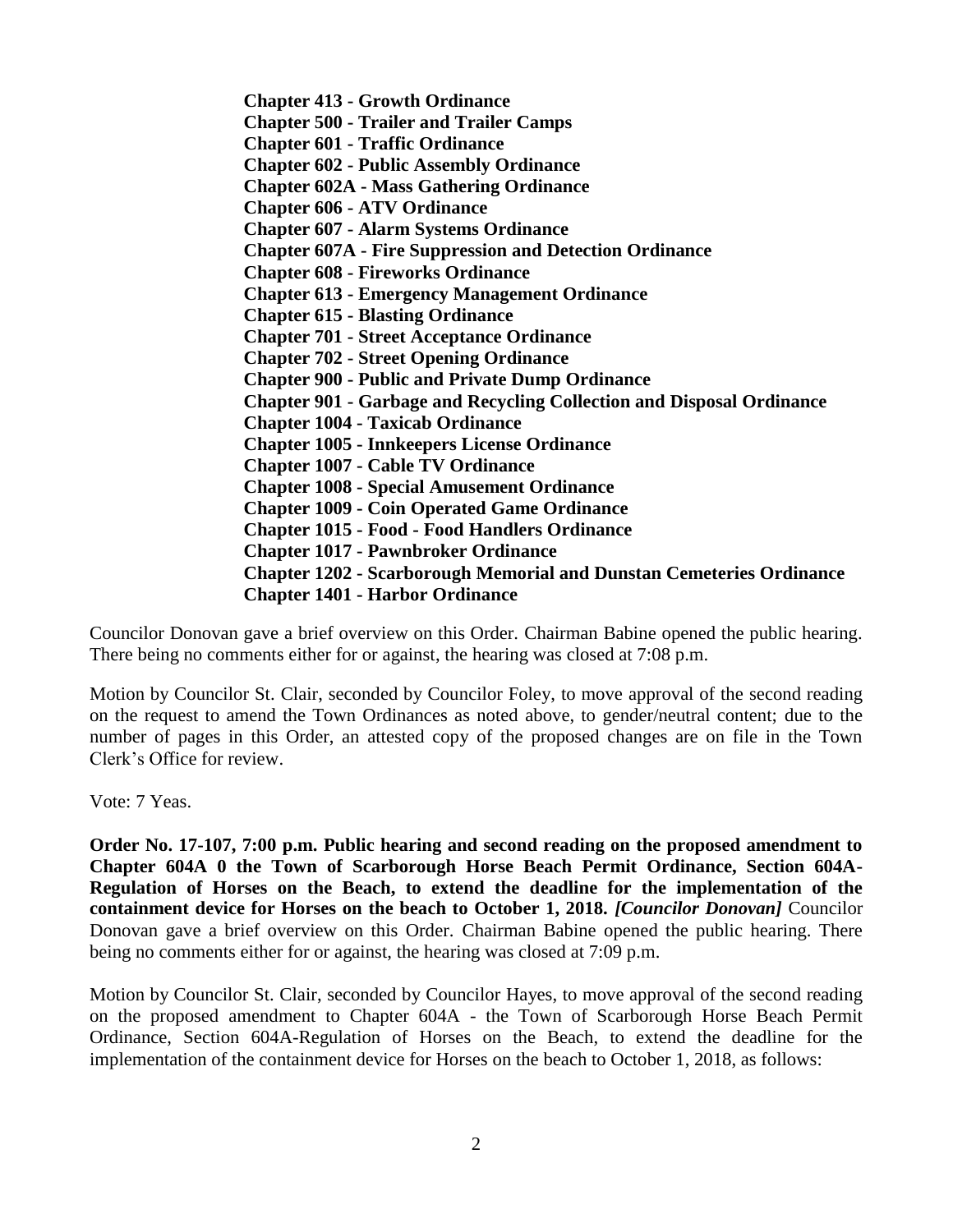### **CHAPTER 604A TOWN OF SCARBOROUGH HORSE BEACH PERMIT ORDINANCE**

BE IT HEREBY ORDAINED, by the Town Council of the Town of Scarborough, Maine, in

Town Council assembled, that Chapter 604a, the Horse Beach Permit Ordinance of the Town of

Scarborough, Maine is amended by adding the underlined text and deleting the text shown in

strikeover type, as shown below:

#### **604A-6 Regulation of Horses on the Beach**

- 1. Horses are allowed on the beach only from October 1st<sup>th</sup> through March 31<sup>st</sup>.
- 2. Except for gaining access to and egress from the beach, horses are allowed only in the intertidal zone (between the mean high tide line and the mean low water line).
- 3. Parking of horse trailers is limited to Hurd Park in the Town of Scarborough and the Milliken Street Municipal Parking Lot in the Town of Old Orchard Beach.
- 4. Any rider or owner who allows a horse to be present on the beach must remove and dispose of animal waste as required by Section 604-9 of the Town of Scarborough Animal Control Ordinance. Violation of Section 604-9 constitutes a violation of this Ordinance. Effective October 1, 2018 t<sub>The owner, operator or driver of horses, or horse-drawn carriages</sub> operating on the beach shall be required to attach a containment device to the rear of each and every horse so operated, to be maintained and emptied so that manure is completely contained therein, cannot and does not fall upon any surface while operating under the Permit provided for herein, and is carried away for proper disposal.

Vote: 7 Yeas.

**OLD BUSINESS:** None at this time.

**NEW BUSINESS:** None at this time.

**Item 8. Non Action Items.** None at this time

## **Item 9. Standing and Special Committee Reports and Liaison Reports.**

- Councilor Donovan noted that the Ordinance Committee would be meeting Thursday, November  $2<sup>nd</sup>$  at 4:45 p.m.
- Councilor Caiazzo gave an update on the Transportation Committee.
- Councilor Rowan gave an update on the Scarborough Housing Alliance
- Councilor Hayes gave an update on the Finance Committee and the DMR Hearing on the proposed oyster farms in the Spurwink River and another by the Co-Op
- Councilor St. Clair gave an update on the Communications Committee.